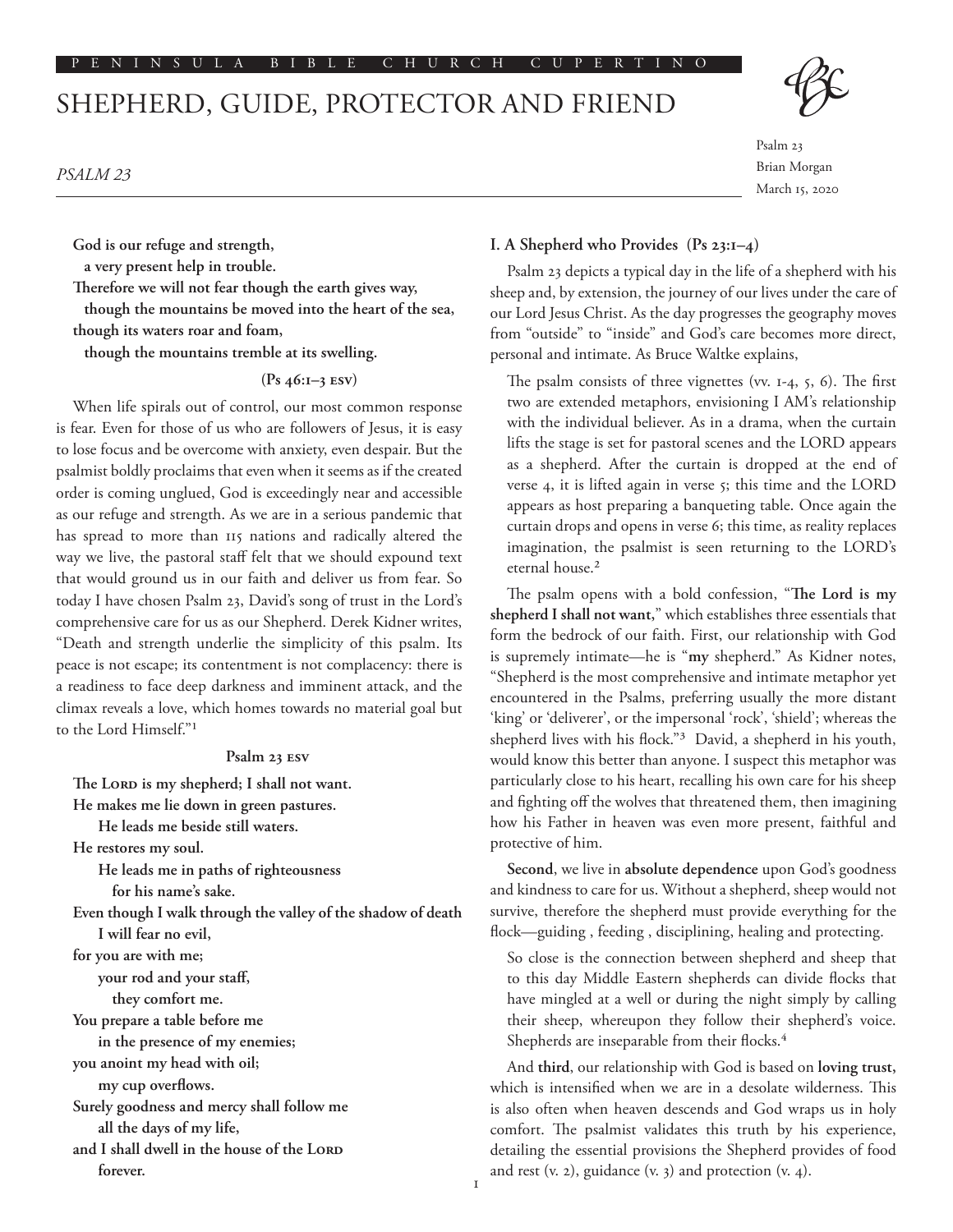#### **A. Provides food and rest (v. 2)**

# **He makes me lie down in green pastures. He leads me beside still waters. (v. 2)**

Waltke explains, "The pastoral begins with the shepherd's task to lead sheep from the nighttime protection in a sheepfold to places of grazing in green pastures. And so the good Shepherd allows me to rest. The greenness of vegetation is an aesthetic delight as well as a functional perquisite to life. The plural suggests the Shepherd never runs out of finding green pastures for his sheep."5

The term "lead" is found in Isaiah 40:11 "when God, like a shepherd tending his flock, **gently leads** nursing animals with loving care," and in 2 Chronicles 32:22 that same "God, through his gentle care, will provide for nations and individuals the sustenance they need and the tranquility in which to enjoy it (2 Chron 32:22)."6 Here the Shepherd "gently leads" his flock to waters in a choice resting place where, after they are fully fed and sated, they lay down for a midday nap. The words of the prophets Isaiah and Ezekiel come to mind:

### **My people will abide in a peaceful habitation,**

**in secure dwellings, and in quiet resting places. (Isa 32:18)**

**I will feed them with good pasture, and on the mountain heights of Israel shall be their grazing land. There they shall lie down in good grazing land, and on rich pasture they shall feed on the mountains of Israel. (Ezek 34:14)**

Dr. Timothy Laniak has studied the lives of shepherds in the Middle East since 1977. In his book *While Shepherds Watch Their Flocks*, he explains that getting a sheep to actually rest is no small feat (like getting a teenager with ADHD to sit still and focus).

What makes the impression so memorable is the lack of motion and restlessness that is so common. Sheep are usually on the move as they graze. They are easily provoked by other sheep or goats and typically shuttle around, clustering in their cliques. They panic easily when an unknown person is around. They seem overly sensitive to any changes in the environment. But when there is nothing and no one bothering them, and their stomachs are full, they just lie and ruminate in contented satisfaction…The scene of satisfied sheep is ironic in a way. The desert is a place of desolation and depravation, where all life is drawn toward death. But good shepherds can provide lifesustaining gifts for their flocks in this kind of place. And when they do, we see a perfect picture of rejuvenating satisfaction. It was in precisely this kind of region that God chose to self-reveal as provider and sustainer. "For forty years," Moses reminded the Israelites, "*you lacked nothing*" (Deut 2:7).7

If God can cause sheep to rest, there must be hope for us in the midst of the demands and distractions of this world. In his book *Psalm 23*, Dave Roper writes,

Augustine cried out, "What will make me take my rest in you…so I can forget my restlessness and take hold of you, the one good thing in my life?" The compulsion begins with God. He makes me [causes me to] lie down in green pastures. He leads me beside still waters…God makes the first move; He takes the initiative—calling us, leading us to a place of rest.<sup>8</sup>

While the world is panicked and closed in with fear with the Corona virus, perhaps the Lord is gently leading us to green pastures and still waters to be nourished on his word and to rest from the cares of this world.

#### **B. Provides guidance (v. 3)**

# **He restores my soul; He leads me in the paths of righteousness for his name's sake. (v. 3)**

*He restores* (*shuv* - "to return") *my soul* acts as hinge between verses 2 and 3, uniting the themes of rest with ample provisions and guidance. On the one hand, "Restoration involves *returning* to a place of divine provision where comprehensive care is available and life is restored."9 On the other hand, the same verb is used of straying sheep being *brought back* (Isa 49:5) under the discipling hand of the shepherd. This requires a different kind of *leading* than "gently leading to waters of rest." The Hebrew word for "lead" (*nahag*) in verse 3 "suggests the kind of directive herding accomplished best from the back of the flock, when the will of the shepherd has to be imposed."10 Waltke notes that it "is commonly used in situations of leading one safely through snares and triumphantly to a desired and promised destiny."11

"In the *paths* of righteousness" would be better translated, "cart tracks" or "wagon ruts." "While the earth is soft, wagon wheels press the trails that others are obliged to follow after it dries and hardens."12 The Shepherd leads his sheep in well-worn "ruts of righteousness" that lead to ways of living that are beneficial to the community and us as well. The good Shepherd does this "for the sake of his name," which is his reputation in the world. As we walk on these well-worn highways of holiness, we do so surrounded by "a great cloud of witnesses" (Heb 12:1) who have gone before us.

## **C. Provides protection (v. 4)**

**Even though I walk through the valley of the shadow of death I fear no evil,** 

## **for you are with me;**

**your rod and your staff, they comfort me. (v. 4)**

Along with providing food, rest and guidance, the shepherd must also guard his flock from danger. Psalm 121 suggests that the task of "watching" is a full-time job, for "he who keeps Israel will neither slumber nor sleep" (Ps 121:4). There are times when the flock has to negotiate steep and dark ravines that are extremely dangerous, which the poet calls "the valley of the shadow of death." But even in those perilous times, the sheep "fear no evil" because the shepherd is well equipped to ward off any dangers with his rod and staff. Laniak explains their use.

The staff is the symbol of care…with it a shepherd provides gentle assistance, direction, and encouragement at critical moments. It is made from a long, straight branch, with the "rook" traditionally formed by heating and bending the stillgreen end, and rubbing it with oil. The crook is useful for pulling branches down for goats, recuing animals trapped just out of reach, and for nudging newborns to their mothers… [when sheep] get stuck in mud or worse, swept off by a flash flood, the staff becomes an extension of the shepherd's arm, reaching carefully around the isolated creature and pulling it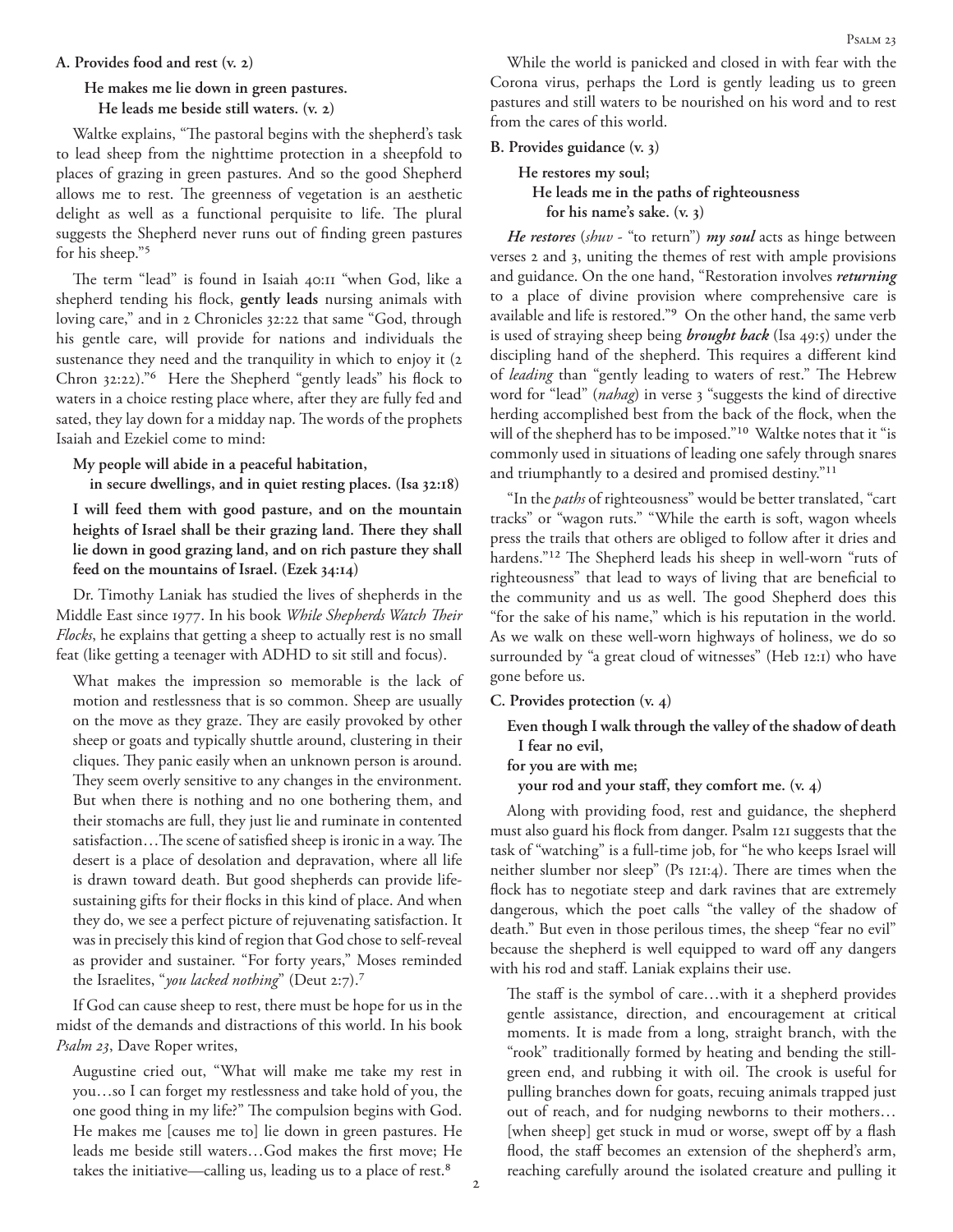#### Shepherd, Guide, Protector and Friend

back to safety…[it] can also guide sheep through a pass, lightly pointing the way with a shoulder tap. The staff gently separates sheep from each other when tension arises, and brings sheep together when they need to be. A simple stick becomes a tangible, tactile extension of the shepherd's voice, expressing his concerns or directions throughout the day.<sup>13</sup>

At the end of the day, I suspect none of the sheep were aware of how much they had been watched and cared for, just as we have no idea of how God's omnipresent, sensitive hand has protected us. Bruce Waltke's translation of Psalm 7:10 gave me a new appreciation for how proactive God is as our protector. The first line of the Hebrew text consists of just two nouns and one preposition—*magenni 'al Elohim* (*my shield / upon / God*). Translators have difficulty knowing what to do with the preposition 'al ("upon"). But Bruce unravels the mystery, "The preposition marks a burden or duty that the subject feels with pathos as 'upon' him…[suggesting that] God takes it upon himself to be (i.e. feels the burden to be) David's shield."14 I was so excited with this new insight, I wrote Bruce, "I went to heaven on a mere preposition!" He wrote back, "I did too."

Certain times of the year shepherds must move the flocks deeper into the desolate wilderness, which made them vulnerable to predators. But the sheep need not fear, for their shepherd was armed with a "rod," which David used with great force against a lion and a bear ( $1$  Sam  $17:34-35$ ).

[The rod was a club] made from the root of a tree with a natural bulb on one end. The shepherd could tuck this versatile weapon in his belt and use it for defense against both animal and human predators…once in a while, a shepherd might 'remind' straying animals with this wooden missile that their behavior is unacceptable. This important disciplinary function of the rod ensure the flock's safety and well-being.15

If a shepherd loses focus during his watch, things can go drastically wrong. A group of shepherds in Turkey learned this the hard way 15 years ago, when they neglected the villagers' sheep that had been entrusted to their care. Instead of staying with the sheep while they grazed, they left for a bit to eat breakfast, thinking they could keep an eye on the flock from a distance. But the sheep were grazing by a cliff edge, and one went over, perishing in a 15-meter fall. Then another, and another, then dozens, hundreds more until the whole flock, nearly 1500, leapt off that same cliff. About 450 died, crushed by the weight of those who landed on top of them. Because of the shepherds' negligence, an entire village was devastated by the loss of its precious sheep.16

Sheep are consummate followers to the nth degree. It is the shepherd's responsibility is to keep the flock on the right track in "ruts of righteousness" that lead us safely to pasture and then to our home again, lest we foolishly follow an errant sheep or leader and stampede off a cliff. By contrast, Psalm 84 describes the "blessed" individual as the one "in whose heart are the highways to Zion…they go from strength to strength; each one appears before God in Zion" (Ps 84:5).

## **II. A Lavish Host who Embraces You (Ps 23:5)**

**You prepare a table before me** 

**in the presence of my enemies; you anoint my head with oil; my cup overflows. (v. 5)**

The **second vignette** transforms the returned-to sheepfold into a **festive table**, heightening the notions of provision, restoration and protection in God's royal tent. Center stage is the Host, who has set a lavish banquet laden with expensive goblets filled with choicest of wines and rich food.

Waltke notes that "The verbal placing together of 'you prepare' and 'before me' suggests the intimacy of the Host and guest." In the Ancient Near East the host assumed ultimate responsibility for a guest's safety. As an honored guest in the house of God Almighty, one celebrates with absolute freedom and abandon, while enemies look on helplessly. "In the presence of my enemies" also suggests that God publicly endorses his blessing on your relationship, which is something Jesus often did before the evil eye of the Pharisees. In John 8:1-11, they brought a woman who had been caught in adultery and placed her before him, hoping he would condemn her. But to their surprise, he exposed their hypocrisy and guilt, but gave her a feast of forgiveness.

The anointing of oil "signifies the pouring of olive oil on the guest's head, connoting the wealth, generosity and care of the host to promote the renewal, joy and healing of his weary and wounded guest."17

We've come a long way from a fatigued and weary sheep that survived a threat to an honored guest in the King's tent—who dons an apron to become your host, Top Chef and waiter.

## **III. Coming Home (Ps 23:6)**

**Surely goodness and everlasting-love shall follow me all the days of my life, and I shall dwell in the house of the LORD forever. (v. 6)**

One would think that after being the guest of honor in God's house and eating and drinking at his table, "It couldn't get any better than this!" But it does! As Kidner observes,

In the Old Testament world, to eat and drink at someone's table created a bond of mutual loyalty, and could be the culminating token of a covenant. It was so in Exodus 24:8-12, when the elders of Israel 'beheld God, and ate and drank'; and it was so again at the Last Supper, when Jesus announced 'This cup is the new covenant in my blood' (1 Cor 11:25)…So to be God's guest is to be more than an acquaintance invited for a day. It is to live with Him.18

The psalmist suddenly realizes ("surely") that what occurred at this meal has transformed his life. The verb "pursue" (*radaf*) "is a term from warfare, and is reserved for the victor pursuing his enemies; here it receives a creative twist: 'only goodness and loyallove will pursue me.'"19 Instead of being pursued by enemies, he is pursued by God's goodness and a loyal-love that will not let him escape until he is safely home. From a moment of crisis, the poet has "returned" (a better translation than "dwell") to the Lord and permanent happiness.

The prophets Ezekiel (Ezek 38:24) and Micah (Mic 5:2, 4) predicted Messiah's role as a shepherd. Waltke notes, "In the